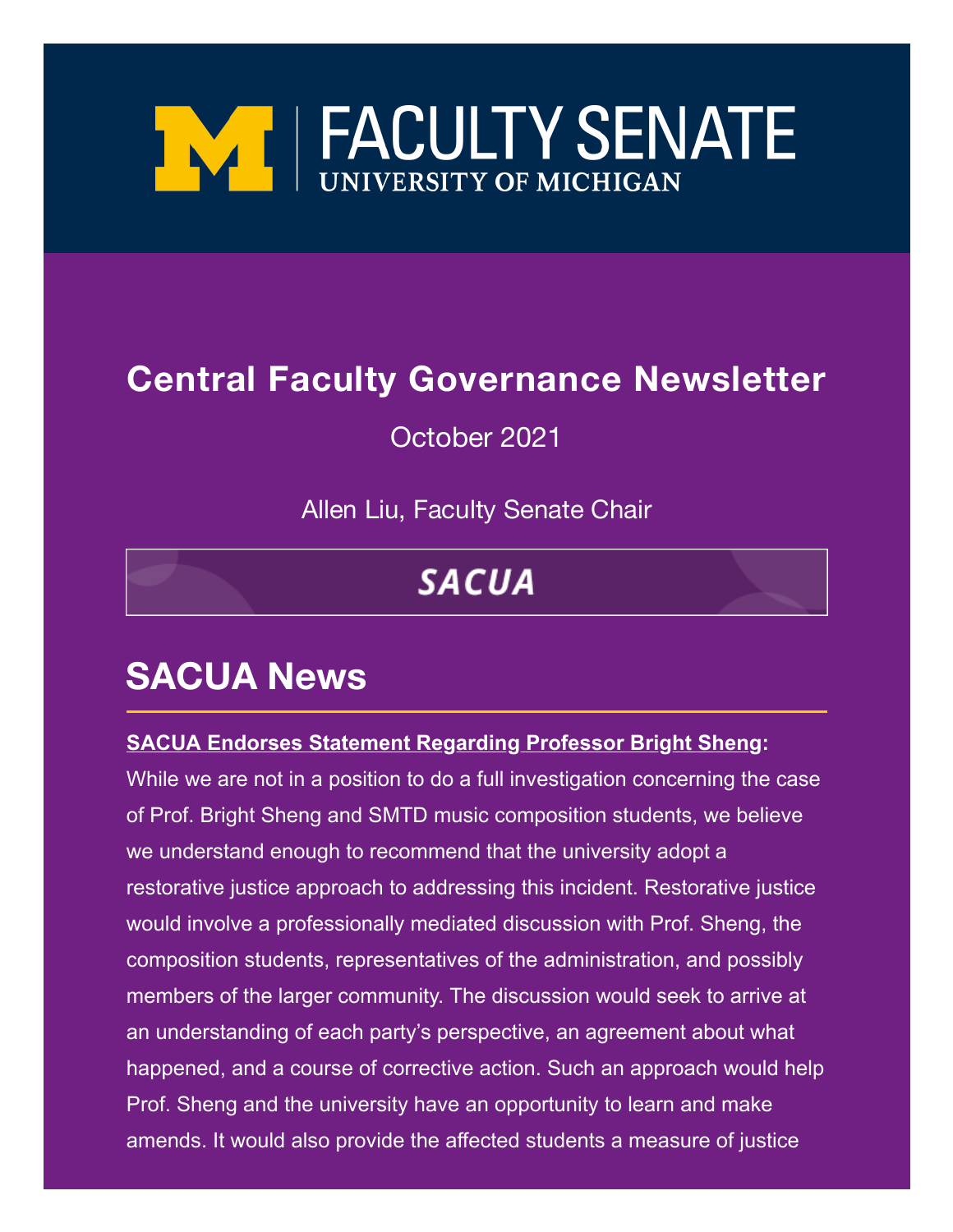and give them a critical say in how justice is enacted. And, by making selected aspects of the proceeding public, it would help heal the rift that has reverberated across this university.

Individual acts of racism are a symptom of broader systemic racism. Collectively, we still have much work to do to achieve true diversity, equity, and inclusion at the University of Michigan. *(7 votes in support, 1 vote against, 1 abstention)*

**SACUA update:** There were just a couple SACUA meetings over the past month since we had Faculty Senate meeting and Senate Assembly (SA) meeting back-to-back. Vice Chair Caitlin Finlayson met with the Central Student Government (CSG) leadership to learn about students' experience related to COVID and introduced SACUA to the CSG's resolution on COVID policies. SACUA had Provost Collins as a guest in executive session and also discussed grievance matters and the roles and responsibilities of SACUA members in executive session. SACUA has reviewed and provided feedback on the anti-retaliation SPG.

## **SENATE ASSEMBLY**

## **Senate Assembly News**

**SA meeting summary:** At the October SA meeting, we focused on issues related to handling misconduct on campus. Record keeping at ECRT of cases is an important area to focus on in the future. We had several members from Guidepost Solutions (the consulting firm hired by the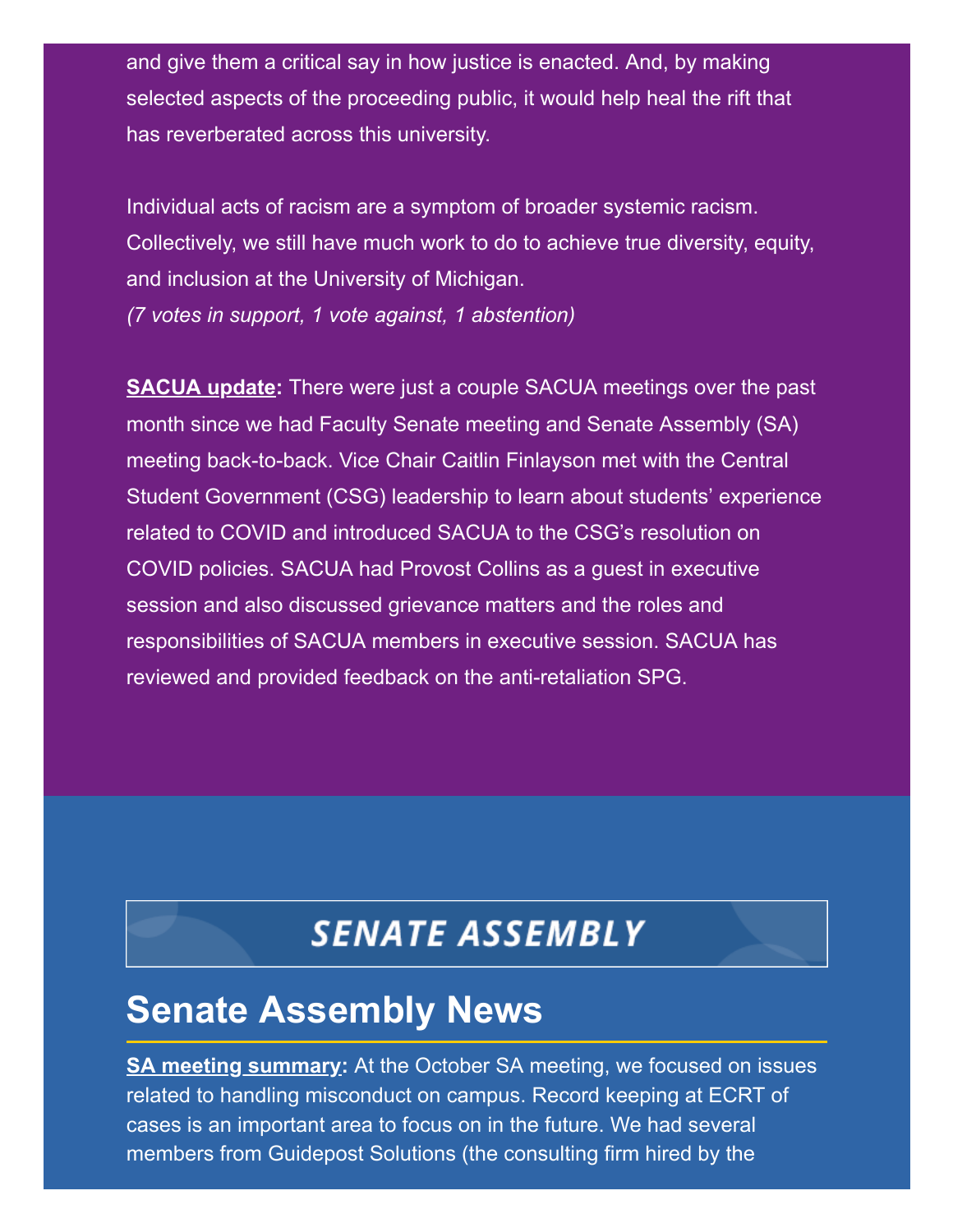Regents to follow up on the WilmerHale report) visiting SA and gave us an overview of their work up to now. They noted that 98% of their recommendations have been accepted (but not implemented). Two of their main recommendations included the restructuring of Office of Institutional Equity (OIE) to the current ECRT office and the establishment of shared value (through the culture journey). They are continuing to work on ethics and compliance recommendations. We also had Tami Strickman, Director of ECRT, at the SA meeting and she spoke about the restructuring of the office and answered questions from SA members. SA members are keen on learning what plans are in place to evaluate changes to policies and procedures. SA members also would like to see the plans from the administration for the next 6-8 months in terms of areas to work on and how are the policies are going to be implemented.

**SA looking ahead:** I will continue to engage Tami Strickman from ECRT in SA meeting, potentially inviting investigators from ECRT to meet with SA members for us to learn how gender-based misconduct cases are handled at Michigan and be in a position to better advise on procedures and practices. We will also begin discussing about transparency on decision making and how administrator hiring/reappointment decisions are made.

## **FACULTY SENATE**

#### **Faculty Senate News**

**Faculty Senate Meeting Q&As:** I have prepared Q&A and timeline documents about the logistics of the Faculty Senate meeting and responses from President Schlissel and Provost Collins to unanswered questions posed in the Q&A during the meeting. Please follow these links [to access these documents:](https://facultysenate.umich.edu/wp-content/uploads/2021/10/PresidentProvost_QA_FacultySenateMeeting-1.pdf) [Logistics Q&](https://facultysenate.umich.edu/wp-content/uploads/2021/10/FacultySenateMeeting_QA.pdf)[A](https://facultysenate.umich.edu/wp-content/uploads/2021/10/PresidentProvost_QA_FacultySenateMeeting-1.pdf) and President and Provost Responses to Unanswered Questions.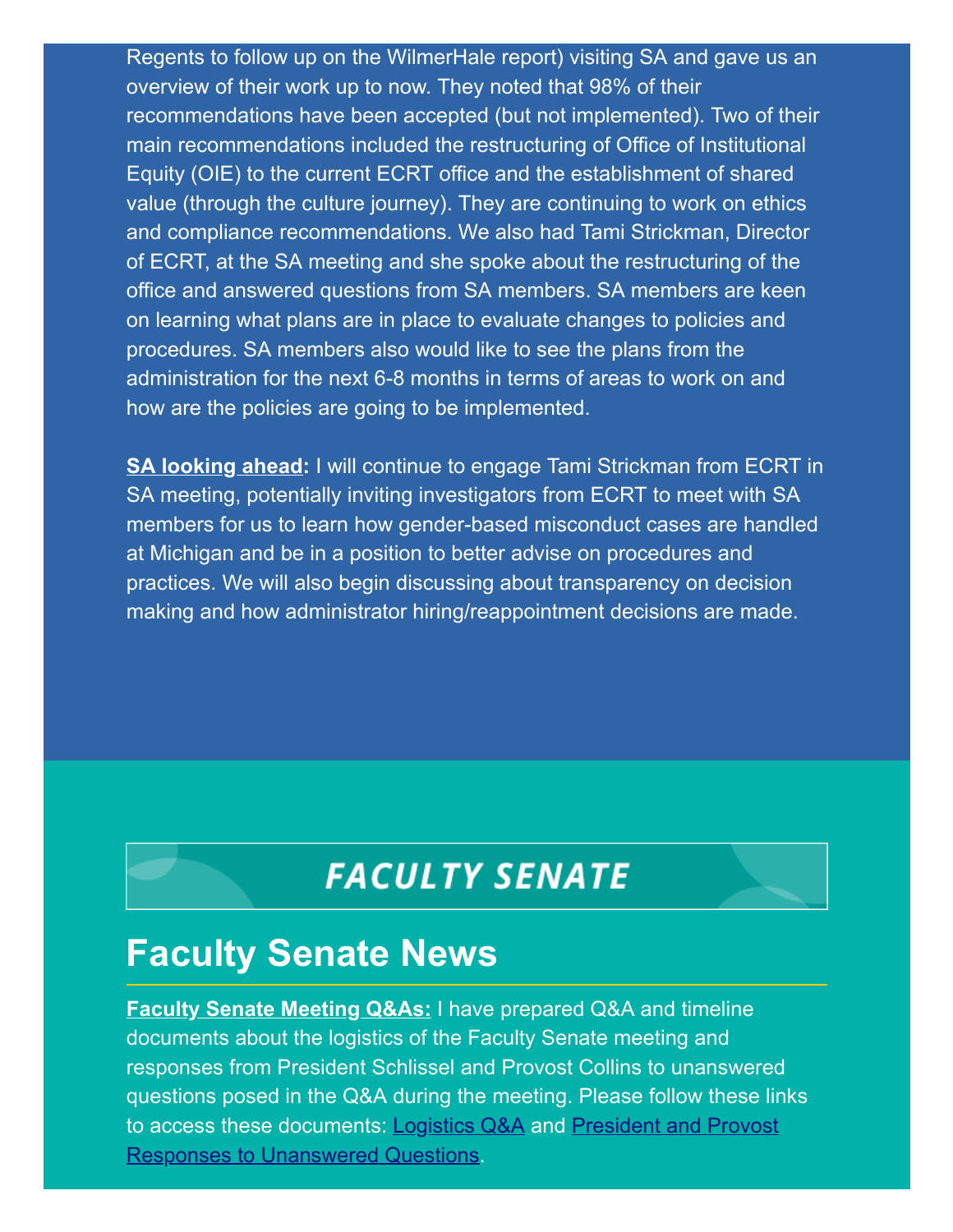**Resolution Updates:** With the passing of 5 motions from the faculty senate, I know many faculty are keen on knowing the follow-up plans. Please know that SACUA is following up on these motions and will work as much as we can within our faculty governance structure. I outline below some follow-up plans.

**Motion 1. Work Connections:** 1) President Schlissel and Provost Collins have suggested a meeting with a small group of faculty and relevant administrators from several units to discuss faculty issues about Work Connections. 2) The Committee on Oversight of Administrative Action (a Senate Assembly committee) will work on developing a set of recommendations. 3) Committee on Fairness, Equity, and Inclusion may also weigh in on this motion. 4) SACUA may form a task force with faculty and staff to look more closely at Work Connections and get more clarity on how they are making their decisions with respect to COVID.

**Motion 2. Adequacy of COVID policies:** SACUA helped populated a faculty advisory council for COVID and I have asked several members of the COVID council to discuss about motion 2 recommendations with President Schlissel and Provost Collins.

**Motion 3. Choice of methods of instruction:** 1) I will discuss this at the Academic Program Group meeting with the deans. 2) Academic Affairs Advisory Committee may discuss this further with Provost Collins.

**Motion 4. Handling of sexual misconduct:** This was one of the opportunities identified at the SACUA retreat and an area that SA also identified an interest in. SACUA and SA will continue to play a role. We will have additional engagement with Equity, Civil Right, and Title IX (ECRT) office and continue to push for remaining recommendations from SACUA's WilmerHale Task force report.

**Motion 5. Remote teaching for parents with young children:** The Committee on the Economic and Social Well-Being of the Faculty (a Senate Assembly committee) will work on developing a set of recommendations.